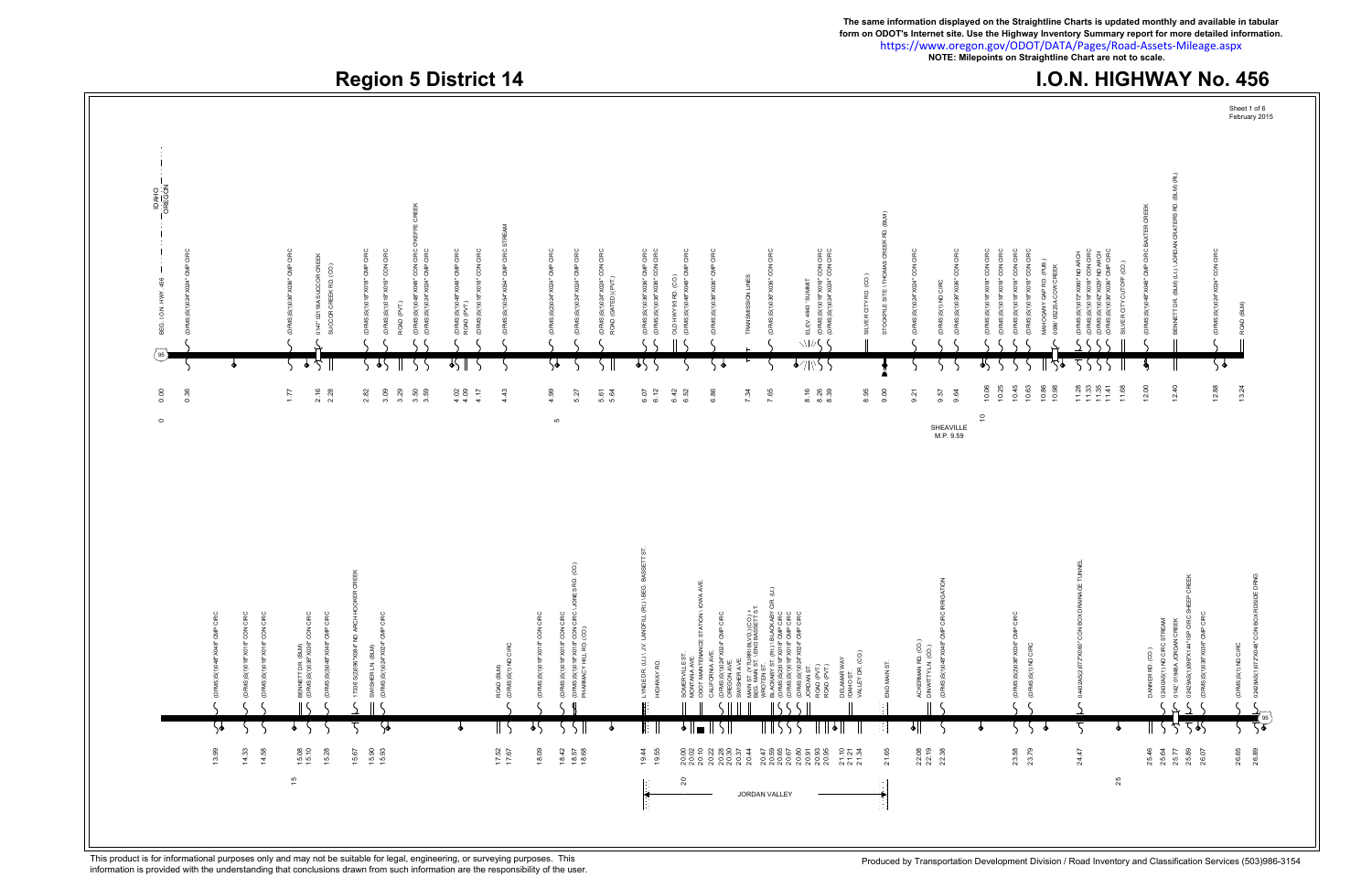Region 5 District 14 **I.O.N. HIGHWAY No. 456 The same information displayed on the Straightline Charts is updated monthly and available in tabular** https://www.oregon.gov/ODOT/DATA/Pages/Road-Assets-Mileage.aspx **form on ODOT's Internet site. Use the Highway Inventory Summary report for more detailed information. NOTE: Milepoints on Straightline Chart are not to scale.** Sheet 2 of 6 February 2015



This product is for informational purposes only and may not be suitable for legal, engineering, or surveying purposes. This responsibility of the user. This responsibility of the user.<br>information is provided with the unde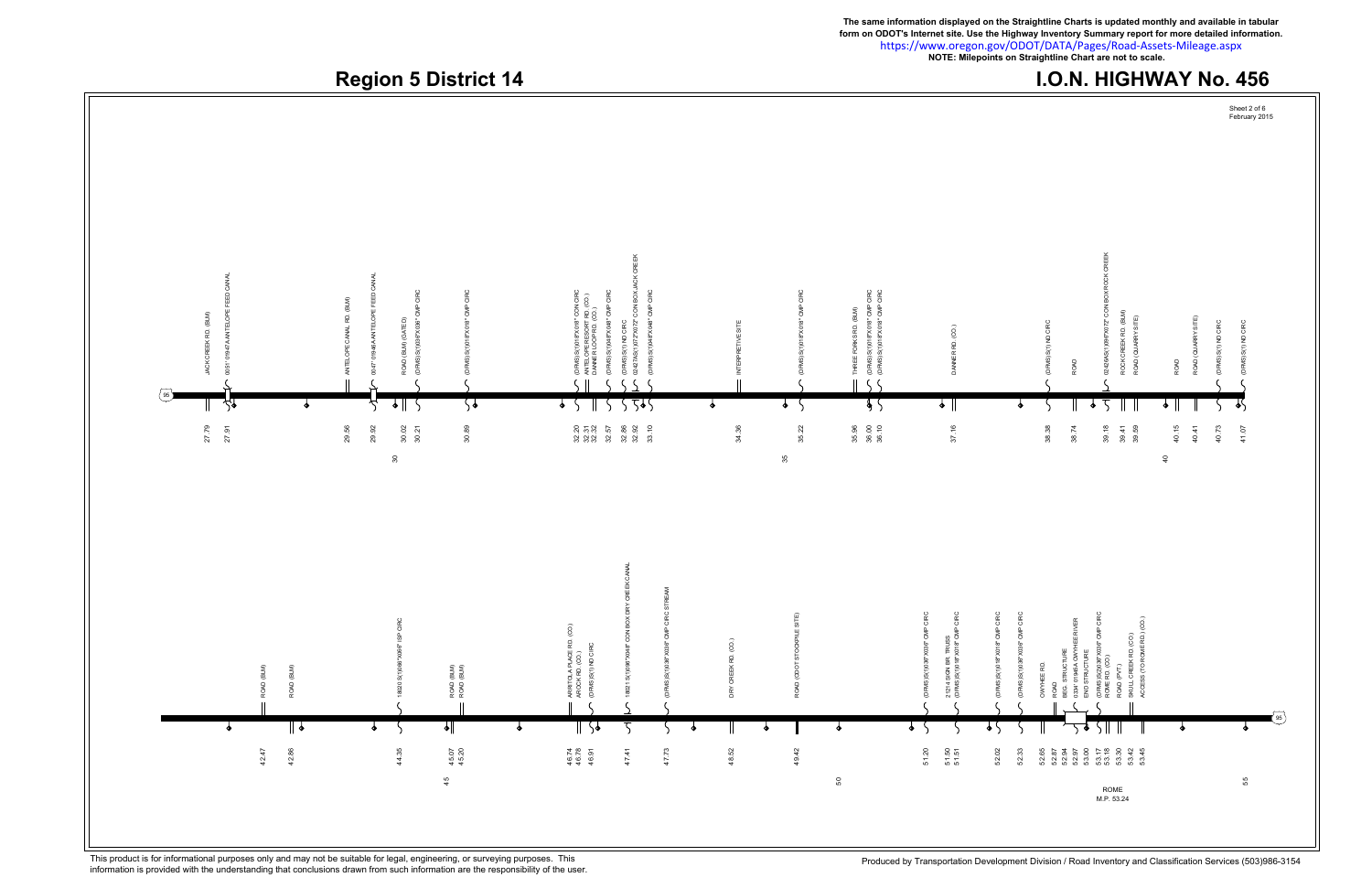

This product is for informational purposes only and may not be suitable for legal, engineering, or surveying purposes. This responsibility of the user. This responsibility of the user.<br>information is provided with the unde

**The same information displayed on the Straightline Charts is updated monthly and available in tabular form on ODOT's Internet site. Use the Highway Inventory Summary report for more detailed information.**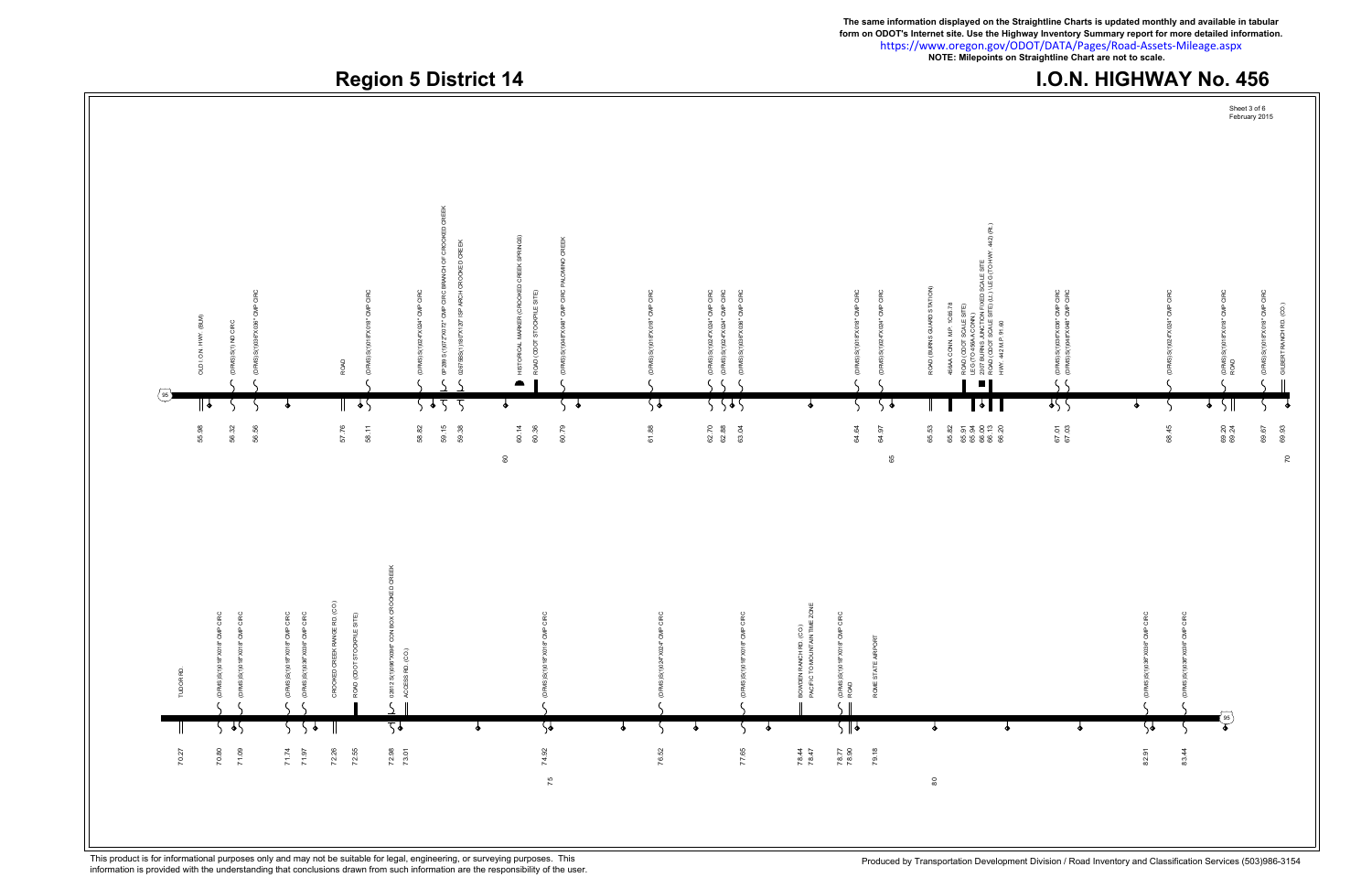

**The same information displayed on the Straightline Charts is updated monthly and available in tabular**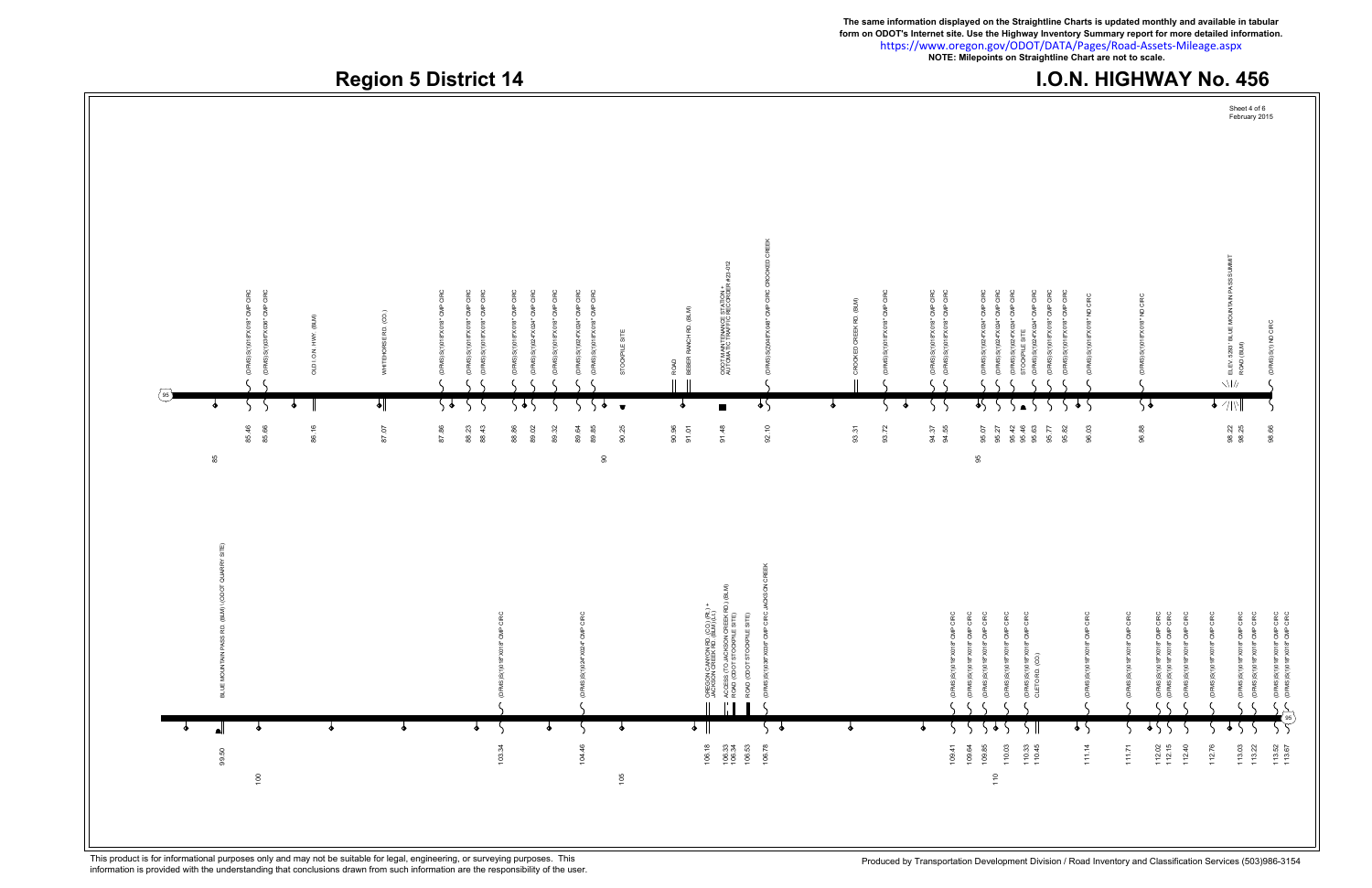**The same information displayed on the Straightline Charts is updated monthly and available in tabular** https://www.oregon.gov/ODOT/DATA/Pages/Road-Assets-Mileage.aspx **form on ODOT's Internet site. Use the Highway Inventory Summary report for more detailed information. NOTE: Milepoints on Straightline Chart are not to scale.**

# Region 5 District 14 **I.O.N. HIGHWAY No. 456**



This product is for informational purposes only and may not be suitable for legal, engineering, or surveying purposes. This responsibility of the user. This responsibility of the user.<br>information is provided with the unde

Sheet 5 of 6 February 2015